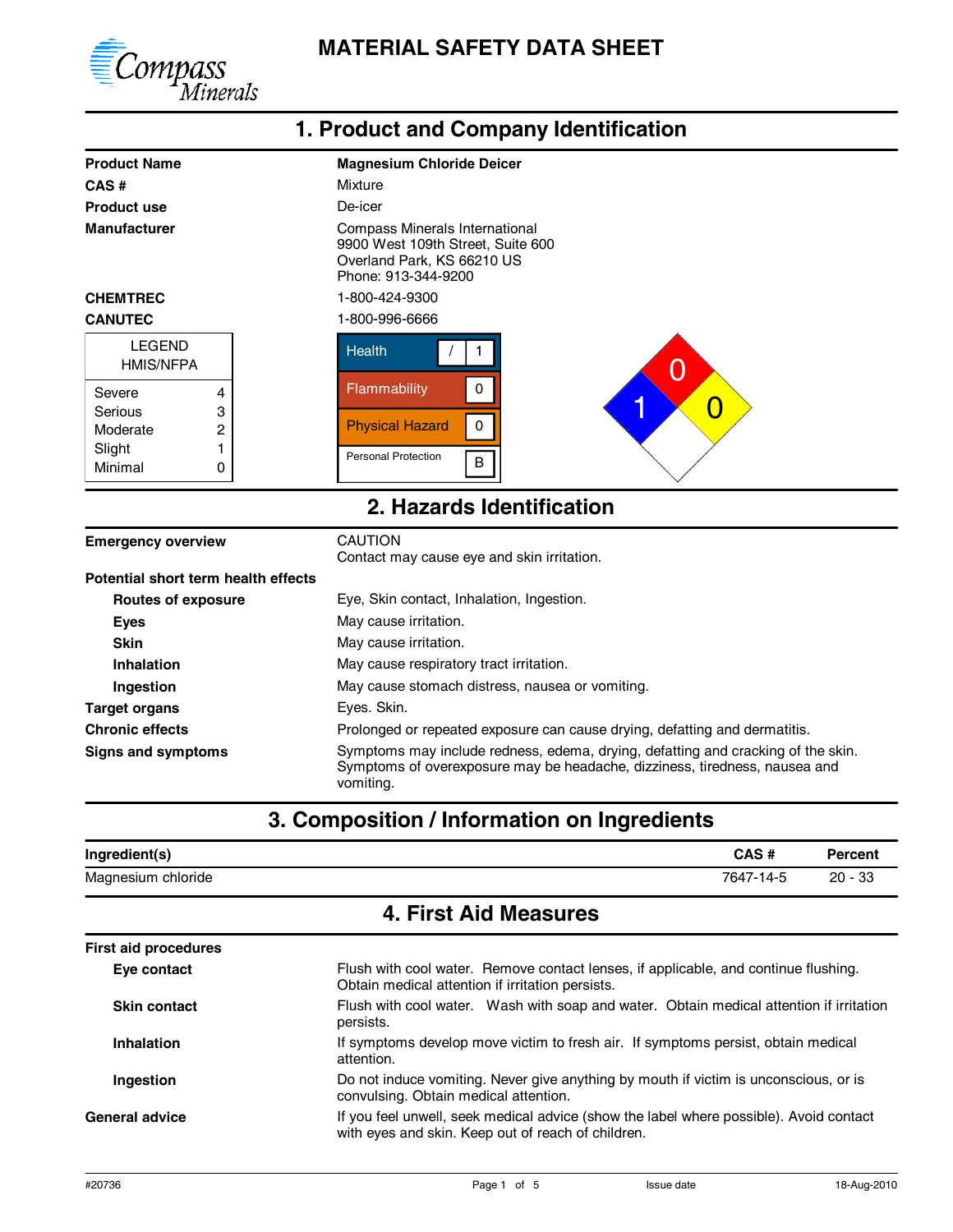### **5. Fire Fighting Measures**

| <b>Flammable properties</b>                     | Not flammable by WHMIS/OSHA criteria.                                                              |  |  |
|-------------------------------------------------|----------------------------------------------------------------------------------------------------|--|--|
| <b>Extinguishing media</b>                      |                                                                                                    |  |  |
| Suitable extinguishing media                    | Treat for surrounding material.                                                                    |  |  |
| Unsuitable extinguishing media                  | Not available                                                                                      |  |  |
| <b>Protection of firefighters</b>               |                                                                                                    |  |  |
| Specific hazards arising from<br>the chemical   | Not available                                                                                      |  |  |
| <b>Protective equipment for</b><br>firefighters | Firefighters should wear full protective clothing including self contained breathing<br>apparatus. |  |  |
| Hazardous combustion products                   | Not combustible                                                                                    |  |  |
| <b>Explosion data</b>                           |                                                                                                    |  |  |
| Sensitivity to mechanical<br>impact             | Not applicable.                                                                                    |  |  |
| Sensitivity to static discharge                 | Not applicable.                                                                                    |  |  |
|                                                 | <b>6. Accidental Release Measures</b>                                                              |  |  |
| Dorconal processions                            | Avoid contact with ever                                                                            |  |  |

| <b>Personal precautions</b>    | Avoid contact with eyes.                                                                                                                                                                                                                                                                          |
|--------------------------------|---------------------------------------------------------------------------------------------------------------------------------------------------------------------------------------------------------------------------------------------------------------------------------------------------|
| <b>Methods for containment</b> | Stop leak if you can do so without risk. Prevent entry into waterways, sewers,<br>basements or confined areas.                                                                                                                                                                                    |
| Methods for cleaning up        | Before attempting clean up, refer to hazard data given above. Small spills may be<br>absorbed with non-reactive absorbent and placed in suitable, covered, labelled<br>containers. Prevent large spills from entering sewers or waterways. Contact emergency<br>services and supplier for advice. |
|                                |                                                                                                                                                                                                                                                                                                   |

#### **7. Handling and Storage**

| <b>Handling</b> | Use good industrial hygiene practices in handling this material. |                                                                                   |
|-----------------|------------------------------------------------------------------|-----------------------------------------------------------------------------------|
| <b>Storage</b>  | materials.                                                       | Keep out of reach of children. Store in a closed container away from incompatible |

## **8. Exposure Controls / Personal Protection**

| <b>Exposure limits</b>        |                                                                                                       |  |
|-------------------------------|-------------------------------------------------------------------------------------------------------|--|
| Ingredient(s)                 | <b>Exposure Limits</b>                                                                                |  |
| Magnesium chloride            | <b>ACGIH-TLV</b>                                                                                      |  |
|                               | Not established                                                                                       |  |
|                               | <b>OSHA-PEL</b>                                                                                       |  |
|                               | Not established                                                                                       |  |
| <b>Engineering controls</b>   | General ventilation normally adequate.                                                                |  |
| Personal protective equipment |                                                                                                       |  |
| Eye / face protection         | Wear safety glasses with side shields.                                                                |  |
| <b>Hand protection</b>        | Rubber gloves. Confirm with a reputable supplier first.                                               |  |
| Skin and body protection      | As required by employer code.                                                                         |  |
| <b>Respiratory protection</b> | Where exposure guideline levels may be exceeded, use an approved NIOSH respirator.                    |  |
|                               | General hygiene considerations Handle in accordance with good industrial hygiene and safety practice. |  |

## **9. Physical and Chemical Properties**

| Appearance            | Clear.        |
|-----------------------|---------------|
| Color                 | Colorless     |
| <b>Form</b>           | Liquid        |
| Odor                  | Odorless      |
| Odor threshold        | Not available |
| <b>Physical state</b> | Liguid        |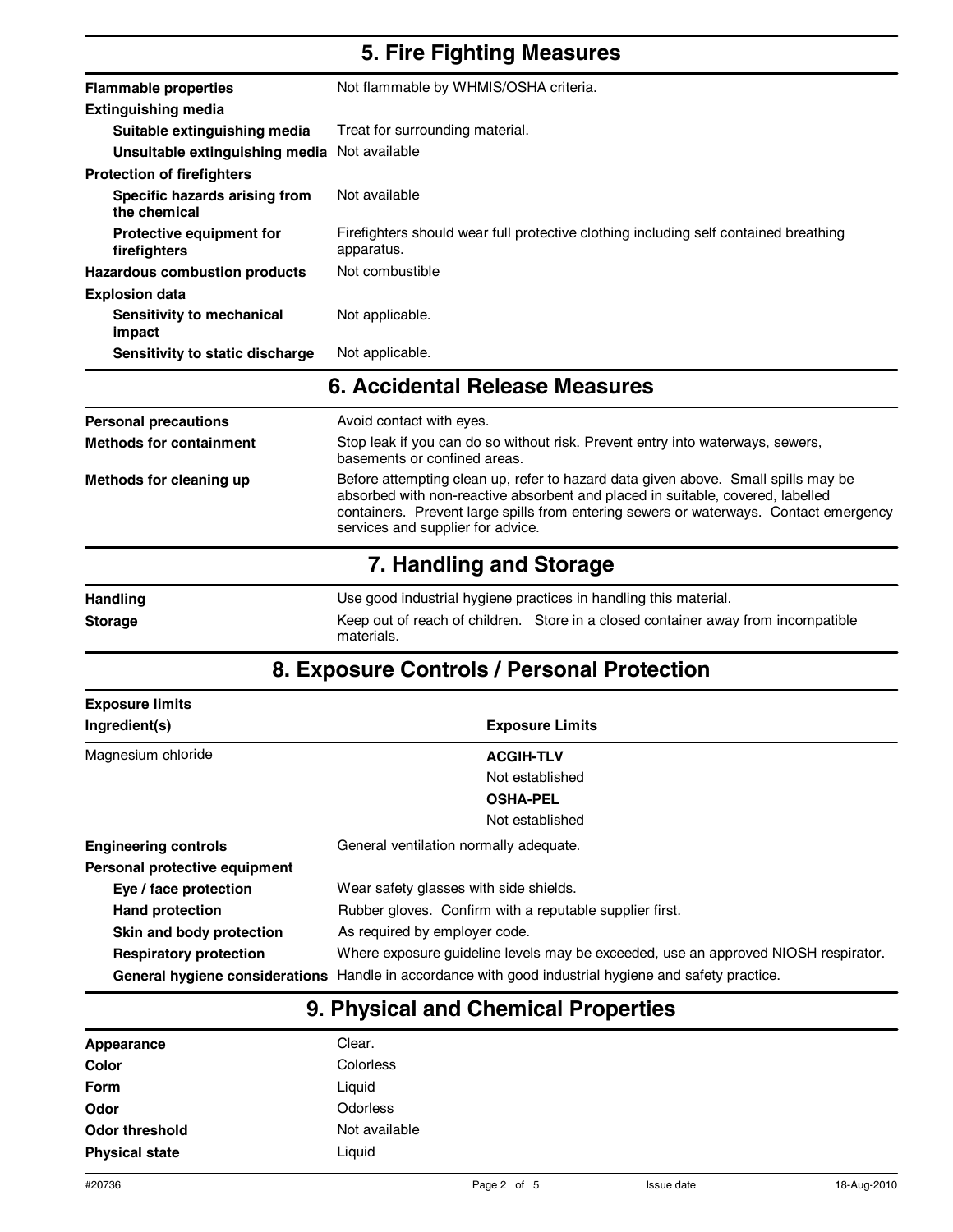| рH                                                | $6 - 9$ (for a 26% solution)            |
|---------------------------------------------------|-----------------------------------------|
|                                                   |                                         |
| <b>Melting point</b>                              | Not available                           |
| <b>Freezing point</b>                             | 29.6 °F (-1.33 °C) (for a 26% solution) |
| <b>Boiling point</b>                              | 228 °F (108.88 °C) (for a 26% solution) |
| Pour point                                        | Not available                           |
| <b>Evaporation rate</b>                           | Not available                           |
| <b>Flash point</b>                                | Not applicable                          |
| <b>Auto-ignition temperature</b>                  | Not applicable                          |
| Flammability limits in air, lower, %<br>by volume | Not applicable                          |
| Flammability limits in air, upper, %<br>by volume | Not applicable                          |
| Vapor pressure                                    | Not available                           |
| Vapor density                                     | Not available                           |
| <b>Specific gravity</b>                           | 1.201 (for a $26\%$ solution)           |
| Octanol/water coefficient                         | Not available                           |
| <b>Percent volatile</b>                           | Not available                           |
|                                                   |                                         |

# **10. Stability and Reactivity**

| <b>Chemical stability</b>          | Stable under recommended storage conditions.                                                     |
|------------------------------------|--------------------------------------------------------------------------------------------------|
| <b>Conditions to avoid</b>         | Do not mix with other chemicals.                                                                 |
| Incompatible materials             | Acids, Oxidizers,                                                                                |
|                                    | Hazardous decomposition products May include and are not limited to: Chlorine. Oxides of sodium. |
| Possibility of hazardous reactions | Hazardous polymerization does not occur.                                                         |

# **11. Toxicological Information**

| <b>Component analysis - LC50</b> |                                                        |  |  |
|----------------------------------|--------------------------------------------------------|--|--|
| Ingredient(s)                    | <b>LC50</b>                                            |  |  |
| Sodium chloride                  | $> 21000$ mg/m3 rat                                    |  |  |
| Component analysis - Oral LD50   |                                                        |  |  |
| Ingredient(s)                    | <b>LD50</b>                                            |  |  |
| Sodium chloride                  | 3000 mg/kg rat; 4000 mg/kg mouse                       |  |  |
| <b>Effects of acute exposure</b> |                                                        |  |  |
| <b>Eye</b>                       | May cause irritation.                                  |  |  |
| <b>Skin</b>                      | May cause irritation.                                  |  |  |
| Inhalation                       | May cause respiratory tract irritation.                |  |  |
| Ingestion                        | May cause stomach distress, nausea or vomiting.        |  |  |
| <b>Sensitization</b>             | Not classified or listed by IARC, NTP, OSHA and ACGIH. |  |  |
| <b>Chronic effects</b>           | Not classified or listed by IARC, NTP, OSHA and ACGIH. |  |  |
| Carcinogenicity                  | Not classified or listed by IARC, NTP, OSHA and ACGIH. |  |  |
| <b>Mutagenicity</b>              | Not classified or listed by IARC, NTP, OSHA and ACGIH. |  |  |
| <b>Reproductive effects</b>      | Not classified or listed by IARC, NTP, OSHA and ACGIH. |  |  |
| <b>Teratogenicity</b>            | Not classified or listed by IARC, NTP, OSHA and ACGIH. |  |  |
| <b>Synergistic Materials</b>     | Not available                                          |  |  |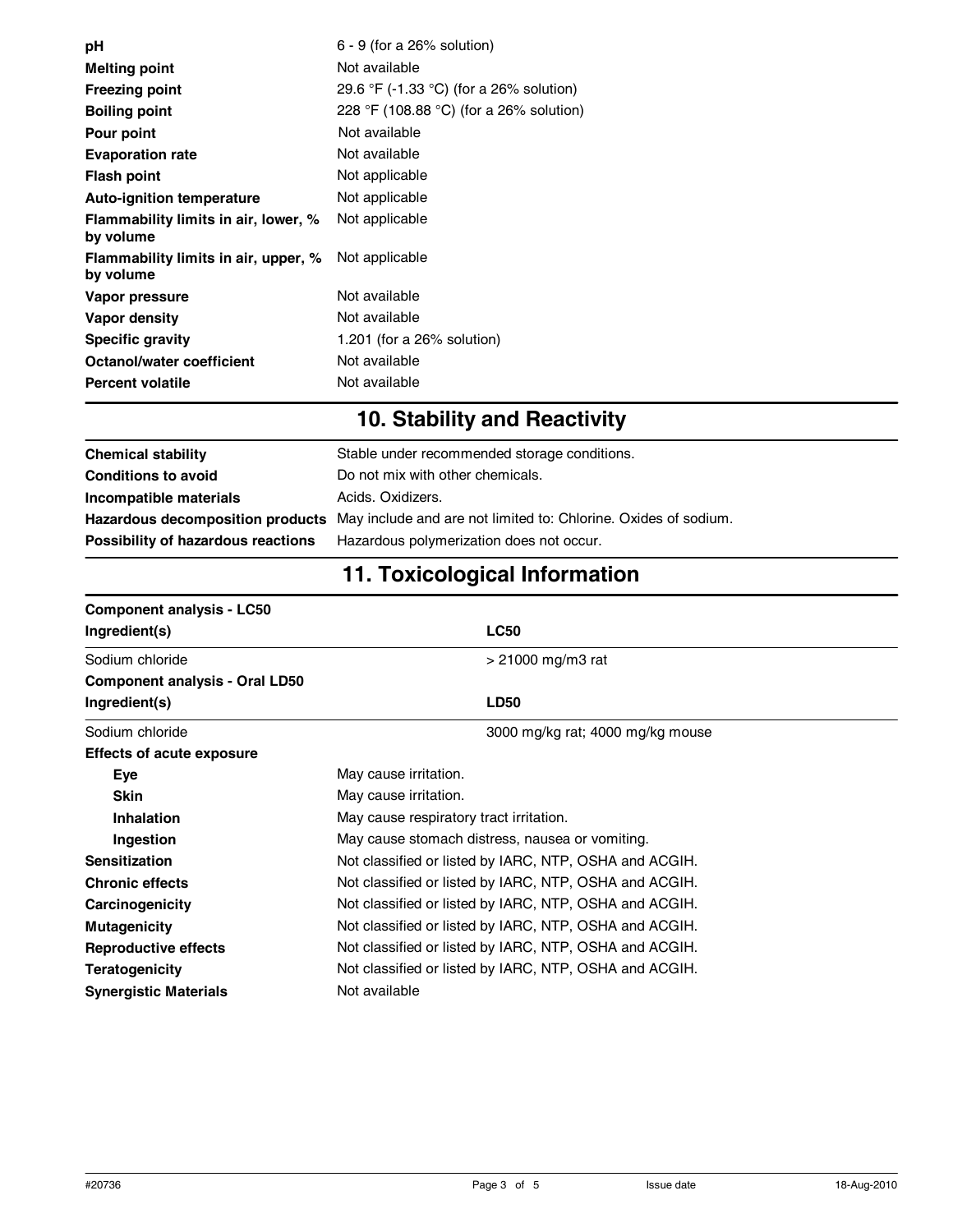# **12. Ecological Information**

| <b>Ecotoxicity</b>                                          |                                                                                                                    | May be harmful to freshwater aquatic species and to plants that are not saline tolerant.                                                                                                                                                                                                                                                                                 |
|-------------------------------------------------------------|--------------------------------------------------------------------------------------------------------------------|--------------------------------------------------------------------------------------------------------------------------------------------------------------------------------------------------------------------------------------------------------------------------------------------------------------------------------------------------------------------------|
| Ecotoxicity - Freshwater Fish - Acute Toxicity Data         |                                                                                                                    |                                                                                                                                                                                                                                                                                                                                                                          |
| Sodium chloride                                             | 7647-14-5                                                                                                          | 96 Hr LC50 Lepomis macrochirus: 5560-6080 mg/L [flow-through]; 96 Hr LC50 Lepomis<br>macrochirus: 12946 mg/L [static]; 96 Hr LC50 Pimephales promelas: 6020-7070 mg/L<br>[static]; 96 Hr LC50 Pimephales promelas: 7050 mg/L [semi-static]; 96 Hr LC50<br>Pimephales promelas: 6420-6700 mg/L [static]; 96 Hr LC50 Oncorhynchus mykiss:<br>4747-7824 mg/L [flow-through] |
| <b>Ecotoxicity - Water Flea - Acute Toxicity Data</b>       |                                                                                                                    |                                                                                                                                                                                                                                                                                                                                                                          |
| Sodium chloride                                             | 7647-14-5                                                                                                          | 48 Hr EC50 Daphnia magna: 1000 mg/L; 48 Hr EC50 Daphnia magna: 340.7 - 469.2<br>mg/L [Static]                                                                                                                                                                                                                                                                            |
| <b>Environmental effects</b>                                | Not available                                                                                                      |                                                                                                                                                                                                                                                                                                                                                                          |
| <b>Aquatic toxicity</b>                                     | Not available                                                                                                      |                                                                                                                                                                                                                                                                                                                                                                          |
| Persistence / degradability                                 | Not available                                                                                                      |                                                                                                                                                                                                                                                                                                                                                                          |
| <b>Bioaccumulation / accumulation</b>                       | Not available                                                                                                      |                                                                                                                                                                                                                                                                                                                                                                          |
| <b>Partition coefficient</b>                                | Not available                                                                                                      |                                                                                                                                                                                                                                                                                                                                                                          |
| Mobility in environmental media                             | Not available                                                                                                      |                                                                                                                                                                                                                                                                                                                                                                          |
| <b>Chemical fate information</b>                            | Not available                                                                                                      |                                                                                                                                                                                                                                                                                                                                                                          |
| Other adverse effects                                       | Not available                                                                                                      |                                                                                                                                                                                                                                                                                                                                                                          |
|                                                             |                                                                                                                    | <b>13. Disposal Considerations</b>                                                                                                                                                                                                                                                                                                                                       |
| Waste codes                                                 | Not available                                                                                                      |                                                                                                                                                                                                                                                                                                                                                                          |
| <b>Disposal instructions</b>                                |                                                                                                                    | Review federal, state/provincial, and local government requirements prior to disposal.                                                                                                                                                                                                                                                                                   |
| Waste from residues / unused<br>products                    | Not available                                                                                                      |                                                                                                                                                                                                                                                                                                                                                                          |
| <b>Contaminated packaging</b>                               | Not available                                                                                                      |                                                                                                                                                                                                                                                                                                                                                                          |
|                                                             |                                                                                                                    | <b>14. Transport Information</b>                                                                                                                                                                                                                                                                                                                                         |
| U.S. Department of Transportation (DOT)                     |                                                                                                                    |                                                                                                                                                                                                                                                                                                                                                                          |
| Not regulated as dangerous goods.                           |                                                                                                                    |                                                                                                                                                                                                                                                                                                                                                                          |
| <b>Transportation of Dangerous Goods (TDG - Canada)</b>     |                                                                                                                    |                                                                                                                                                                                                                                                                                                                                                                          |
| Not regulated as dangerous goods.                           |                                                                                                                    |                                                                                                                                                                                                                                                                                                                                                                          |
|                                                             |                                                                                                                    | 15. Regulatory Information                                                                                                                                                                                                                                                                                                                                               |
| <b>Canadian federal regulations</b>                         |                                                                                                                    | This product has been classified in accordance with the hazard criteria of the Controlled<br>Products Regulations and the MSDS contains all the information required by the<br>Controlled Products Regulations.                                                                                                                                                          |
| <b>US Federal regulations</b>                               |                                                                                                                    | This product is not known to be a "Hazardous Chemical" as defined by the OSHA<br>Hazard Communication Standard, 29 CFR 1910.1200.<br>All components are on the U.S. EPA TSCA Inventory List.                                                                                                                                                                             |
|                                                             |                                                                                                                    | CERCLA/SARA Hazardous Substances - Not applicable.                                                                                                                                                                                                                                                                                                                       |
| <b>Occupational Safety and Health Administration (OSHA)</b> |                                                                                                                    |                                                                                                                                                                                                                                                                                                                                                                          |
| 29 CFR 1910.1200 hazardous<br>chemical                      | No                                                                                                                 |                                                                                                                                                                                                                                                                                                                                                                          |
| <b>CERCLA (Superfund) reportable quantity</b><br>None       |                                                                                                                    |                                                                                                                                                                                                                                                                                                                                                                          |
| Superfund Amendments and Reauthorization Act of 1986 (SARA) |                                                                                                                    |                                                                                                                                                                                                                                                                                                                                                                          |
| <b>Hazard categories</b>                                    | Immediate Hazard - No<br>Delayed Hazard - No<br>Fire Hazard - No<br>Pressure Hazard - No<br>Reactivity Hazard - No |                                                                                                                                                                                                                                                                                                                                                                          |
| Section 302 extremely<br>hazardous substance                | No                                                                                                                 |                                                                                                                                                                                                                                                                                                                                                                          |
| Section 311 hazardous chemical No                           |                                                                                                                    |                                                                                                                                                                                                                                                                                                                                                                          |